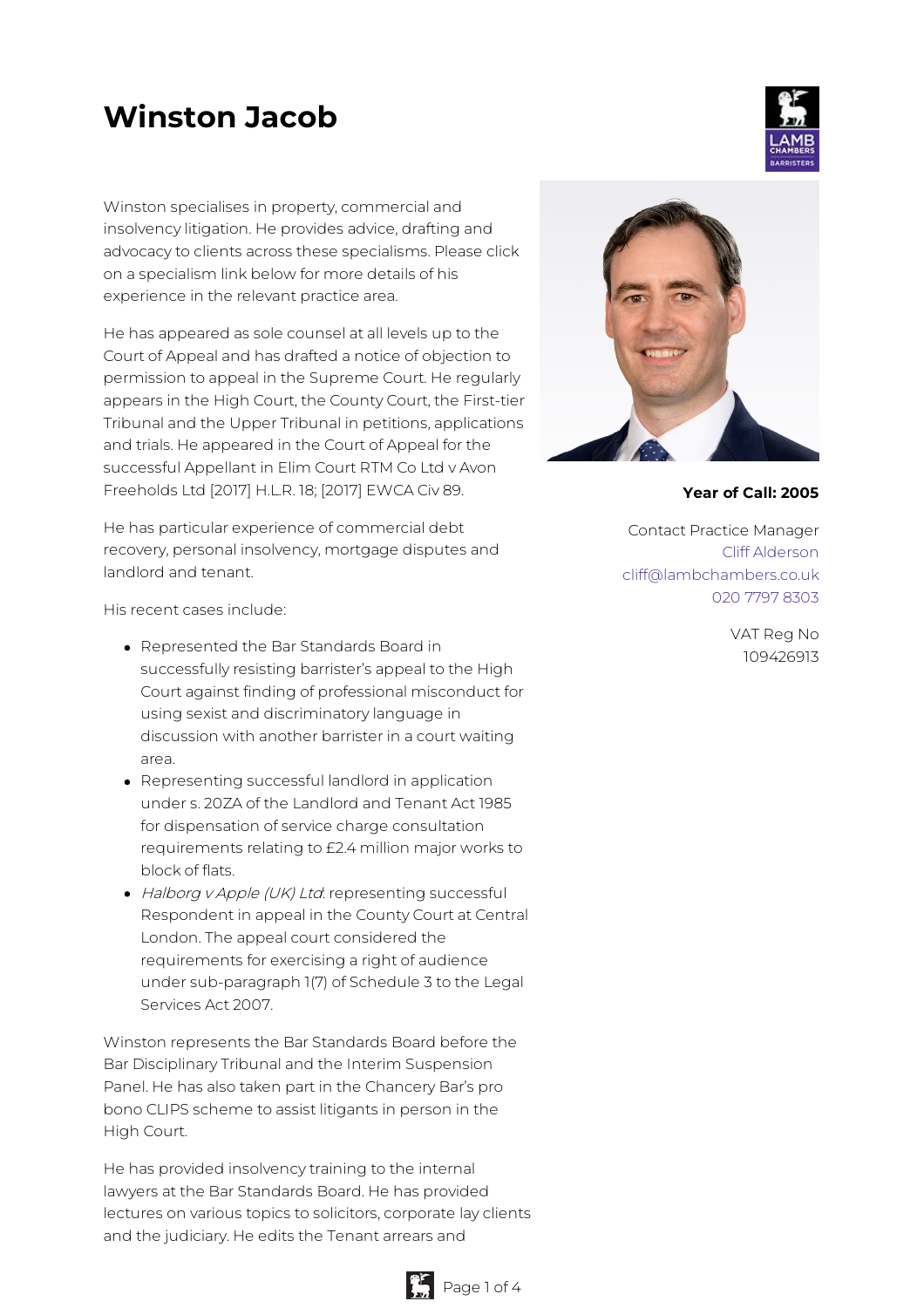bankruptcy section of the RICS isurv website.

In certain circumstances, Winston accepts direct instructions on a public access basis.

Winston was appointed a Deputy District Judge on the South Eastern Circuit in May 2020.

#### **Feedback**

'Thank you for your help in this multi track trial. The outcome was an unconditional victory, and the clients were very impressed with your performance. As they put it: 'we believe you all could not have fought harder for us and we certainly couldn't have wanted for any more. Winston was outstanding. He ran rings around the opposition': John Gordon, Partner, Wilson Browne Solicitors

'I recently instructed Winston in a complex property damage and boundary case. He provided invaluable advice throughout the process; in particular, on preparation of evidence and settlement offers. His most important contribution was his advocacy at trial. Winston was a highly effective advocate with a good understanding of the law and the complex factual background. He was able to use his knowledge deftly in cross-examination, including of an expert witness. We were able to achieve a great outcome for the client and an indemnity based costs award': Toby Walker, Head of Dispute Resolution, Hedges Law

'We are very grateful to Mr Jacob for his assistance and confirm that our client was very happy with the outcome': Mary Rouse, Senior Associate, Wright Hassall LLP

'Winston was absolutely brilliant and we would very much like to keep him on board for the entirety of this case if at all possible': lay clients

# **Further information**

# **Qualifications**

- 2005 Called to the Bar (Middle Temple)
- 2004-2005 Bar Vocational Course (Very Competent)
- 1997-2000 Balliol College, University of Oxford, MA (Hons) in Jurisprudence

#### **Memberships**

- COMBAR
- Chancery Bar Association

# **Background**

Prior to joining Chambers Winston worked as a solicitors'

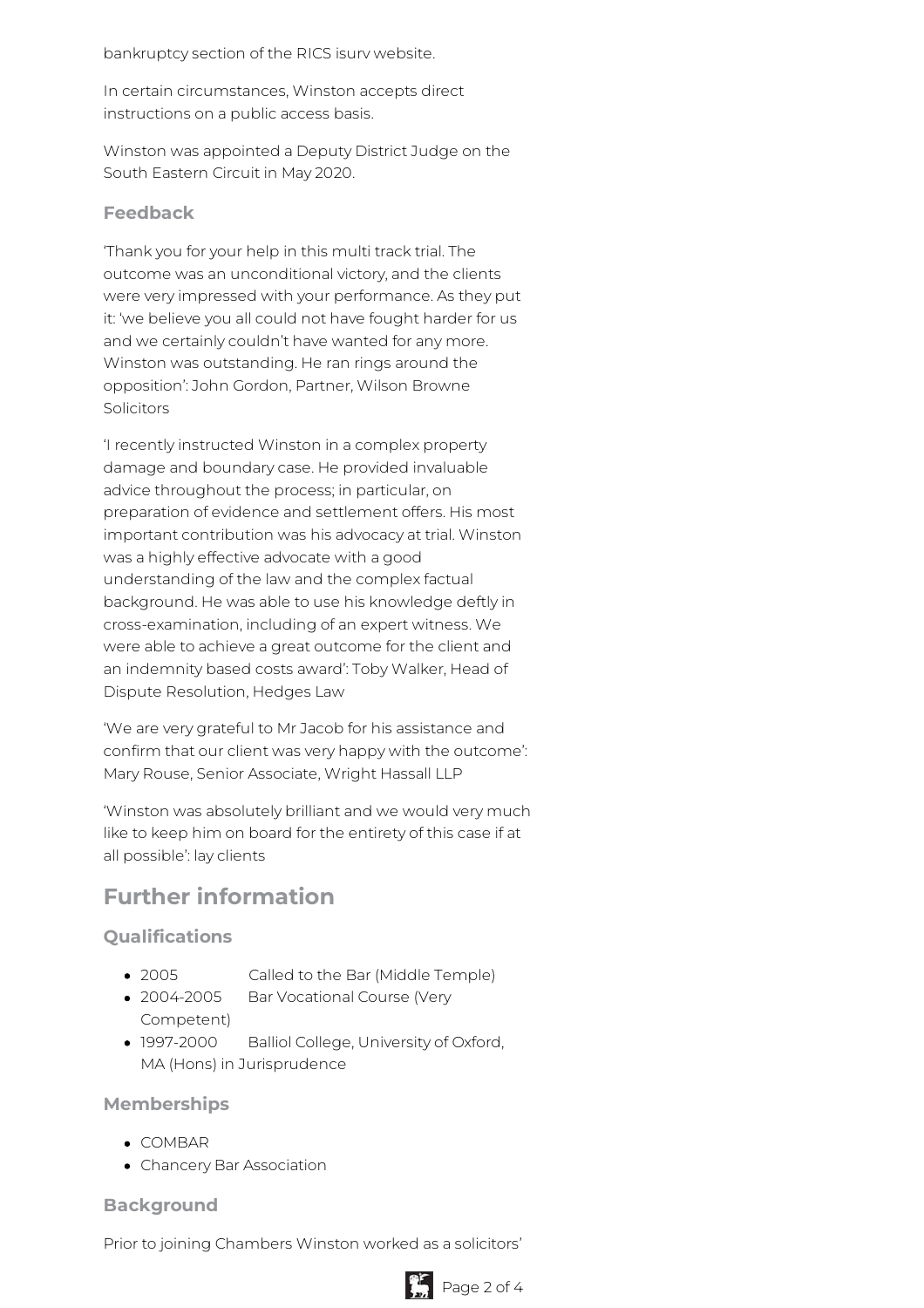agent, attending hearings on a daily basis in the County Courts and the Royal Courts of Justice in property, insolvency, consumer credit, contract and debt recovery matters.

He has also previously worked in the Commercial Litigation Department of Norton Rose and in the Insurance/Reinsurance Department of CMS Cameron McKenna.

Immediately after university, he spent one year as Editor of the Jersey Law Reports, reporting judicial decisions of the Jersey Royal Court and appeals to the Jersey Court of Appeal and the Privy Council in matters such as financial regulation, trusts, bankruptcy and insurance, as well as chronicling most important rulings on criminal law, procedure and evidence.



# **Insolvency**

Winston acts for creditors, debtors and insolvency practitioners in both individual and corporate insolvency proceedings.

He has considerable experience of personal insolvency, including statutory demands, bankruptcy petitions, annulment applications, and trustees' applications for the sale of property under s. 14 of the Trusts of Land and Appointment of Trustees Act 1996 (in conjunction with s. 335A of the Insolvency Act 1986).

He also acts in winding up petitions and related applications, such as for injunctions to restrain presentation or advertisement of a petition.

Winston also acts in cases where trustees in bankruptcy seek to assert their rights against third parties, such as persons who co-own property with the bankrupt.

His clients include banks and other financial organisations, insurance companies, partnerships and all manner of creditors.

Examples of his work:

Obtained administration order on behalf of a company, enabling it to avoid a winding up order